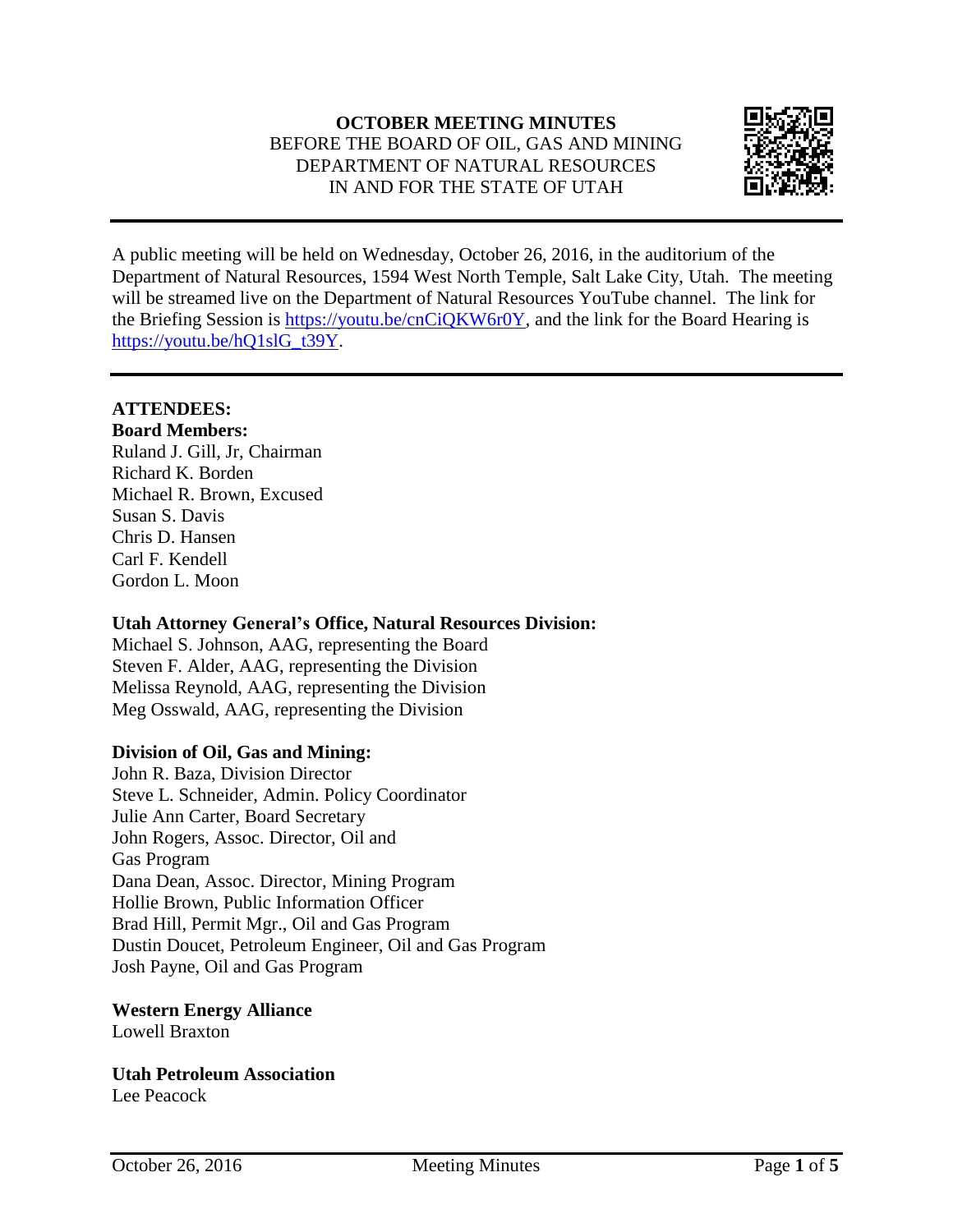#### **MacDonald & Miller Mineral Resources PLLC**

Frederick M. MacDonald, Esq.

## **EP Energy E&P Company, L.P.**

Thomas L. Muchard, Business Director John D. DeWitt, Jr., Staff Landman Jeff Crozier, Landman Randy Freston, President of Outlaw Engineering, Inc., Contract Surveyor and Drillsite Location Engineer for EPE Brent L. Baker, Staff Drilling Engineer

### **Landowners**

Dan and Carol Stevenson Parl Stevenson

### **BRIEFING SESSION:**

The Chairman, Ruland J. Gill, Jr., called the meeting to order at 9:10 a.m. Mr. John R. Baza, Director of the Division of Oil, Gas, and Mining, conducted the briefing session.

1. Report from Interstate Oil and Gas Compact Commission and Ground Water Protection Council

> Mr. Jerry Baker, Associate Executive Director of the Interstate Oil and Gas Compact Commission (IOGCC), gave the Board a presentation on how the IOGCC was formed and how it functions with the States. There are thirty-eight member states, and they meet and work together to minimize waste and promote environmental protection.

Mr. Mike Pake of the Ground Water Protection Council (GWPC) gave the Board a presentation on what GWPC does. The GWPC has 48 state members, and they work to ensure best use of management practices and fair but effective laws regarding comprehensive ground water protection. Their States First Initiative is key in regulatory innovation.

2. Proposed Board Hearing Schedule for 2017

The Division asked the Board to approve the proposed hearing schedule for 2017. The Board approved the schedule.

3. Other

There were no "Other" items reported.

- 4. Next Month's Agenda and Division Calendar
	- The Board's Holiday Social Open House will be held the evening of the December board meeting.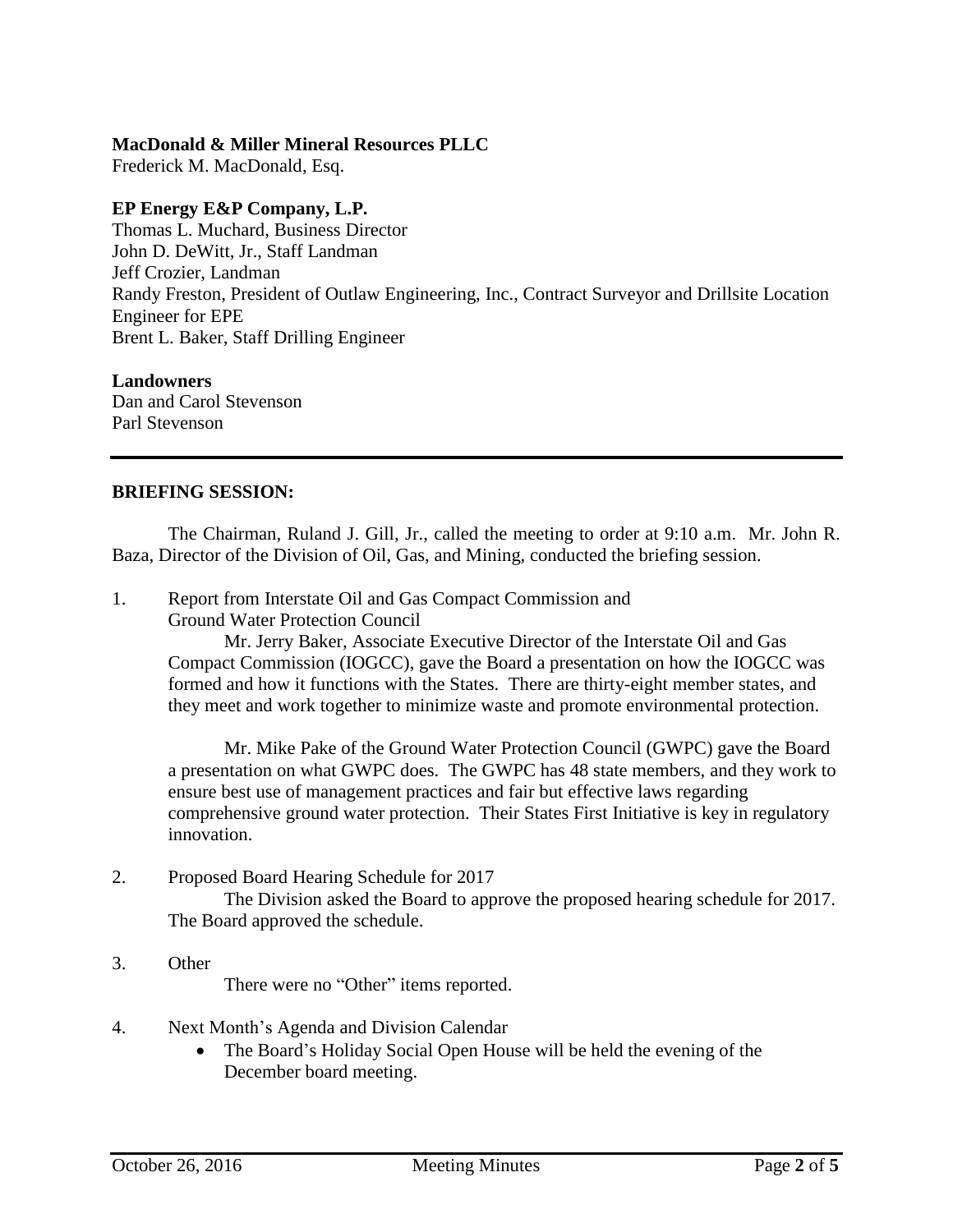5. Opportunity for Public Comment

Comments were taken from Mr. Lowell Braxton, Western Energy Alliance, and Mr. Lee Peacock, Utah Petroleum Association, regarding new Ballard City ordinances pertaining to oil and water well drilling.

Mr. Steve Styler, on behalf of Kinder-Morgan, expressed appreciation for the help given by the Division on the rule change matter for undesirable events

The briefing adjourned at 10:00 a.m. The formal session will begin at 10:10.

#### **FORMAL SESSION:**

The Chairman, Ruland J. Gill, Jr., called the formal session of the Board of Oil Gas and Mining hearing to order at 10:19 a.m. The Board heard the following matters:

*Please note: Transcripts of the formal items will be available for review at the Division offices approximately fifteen business days after the hearing date. Copies of individual transcripts may be purchased from Alpine Court Reporting, 243 East 400 South, Suite 101B, Salt Lake City, Utah 84111, ph.: 801-691-1000.*

1. Docket No. [2016-016](http://ogm.utah.gov/amr/boardtemp/redesign/2016/10_Oct/Dockets/2016-016_222-17_Patmos.php) Cause No. 222-17 – In the matter of the Notice of Agency Action for an Order forfeiting a surety bond provided by PATMOS ENERGY, LLC and authorizing the Division to plug and reclaim three wells located in Sections 7 and 17, Township 14 South, Range 14 East and in Section 14, Township 15 South, Range 14 East, in Carbon County, Utah.

*(This matter was continued from the September 27, 2016, Board hearing.)*

Time: 10:19 a.m. to 10:22 a.m.

Board Members present – Ruland J Gill, Jr., Chairman, Richard K. Borden, Susan S. Davis, Chris D. Hansen, Carl F. Kendell, and Gordon L. Moon. Michael R. Brown was excused.

Counsel for the Board – Michael S. Johnson, Assistant Attorney General, Utah Attorney General's Office, Natural Resources Division.

Counsel for the Division – Melissa L. Reynolds, Assistant Attorney General, Utah Attorney General's Office, Natural Resources Division. Witness: Josh Payne.

Counsel for the Respondent – Thomas N. Crowther, THOMAS N. CROWTHER, P.C., Attorney for Patmos Energy, LLC. Not present.

The Division requested that the Board approve a motion to continue to the December 7th Board hearing. The Board approved the motion by unanimous vote. Mr. Ruland J Gill,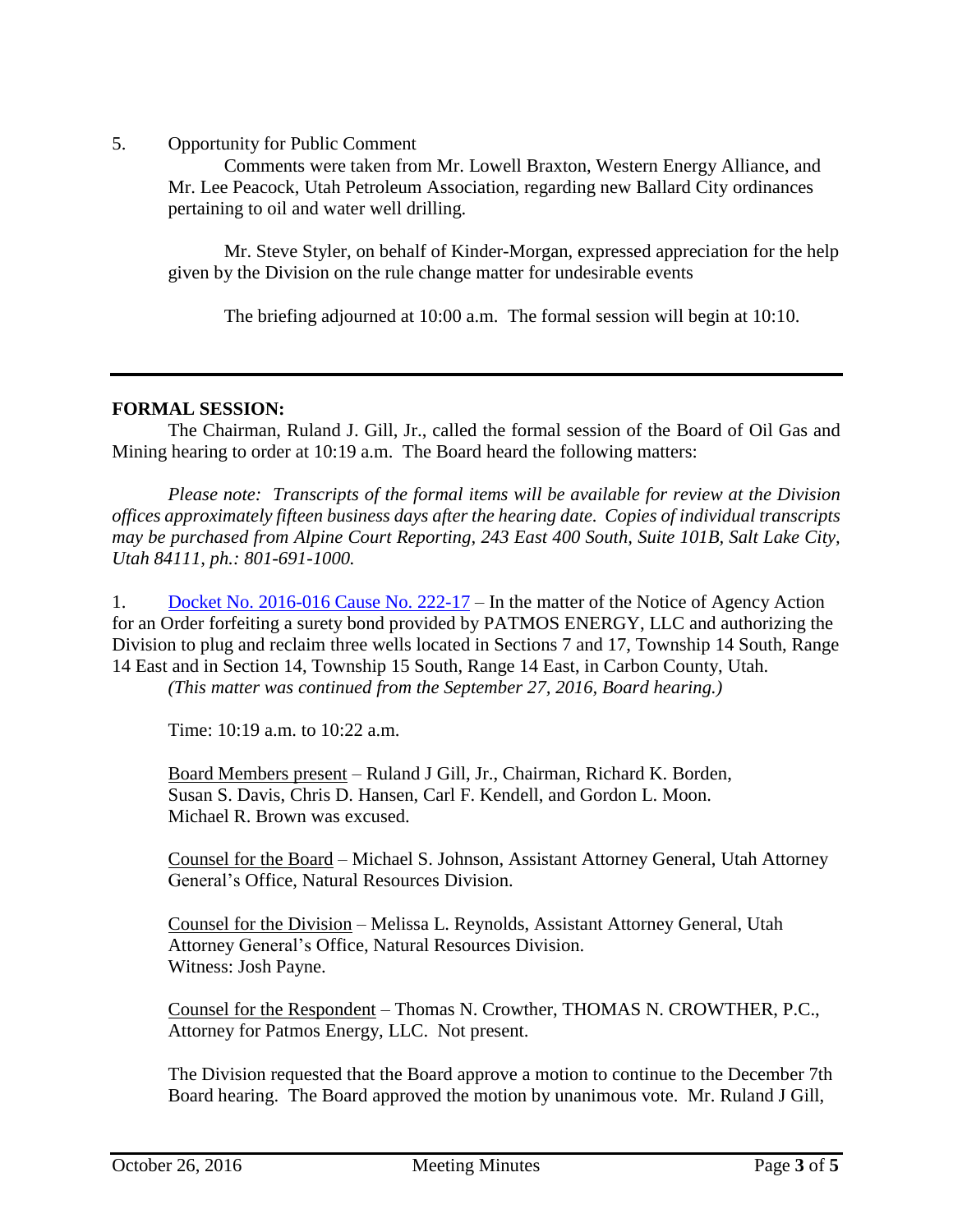Jr., Chairman, Mr. Richard K. Borden, Ms. Susan S. Davis, Mr. Chris D. Hansen, Mr. Carl F. Kendell, and Mr. Gordon L. Moon were present to participate at the hearing and vote on the matter. Mr. Michael R. Brown was excused. This matter is continued to the regularly scheduled meeting of the Board of Oil, Gas and Mining on December 7, 2016.

2. Docket No. 2016-019 Cause No. [RO&G-2016-01](http://ogm.utah.gov/amr/boardtemp/redesign/2016/10_Oct/Dockets/2016-019_ROG-2016-01_Rulemaking.php) – In the matter of Formal Rulemaking to repeal and re-enact as modified the Oil and Gas Regulatory Program Rule for Reporting of Undesirable Events, R649-3-32.

*(This matter is continued from the September hearing. The public comment period closed October 17, 2016. The Board will consider approval or other action.)*

Time: 10:21 a.m. to 10:25 a.m.

Board Members present – Ruland J Gill, Jr., Chairman, Richard K. Borden, Susan S. Davis, Chris D. Hansen, Carl F. Kendell, and Gordon L. Moon. Michael R. Brown was excused.

Counsel for the Board – Michael S. Johnson, Assistant Attorney General, Utah Attorney General's Office, Natural Resources Division.

Counsel for the Division – Steven F. Alder, Assistant Attorney General, Utah Attorney General's Office, Natural Resources Division. Witness: Steven S. Schneider.

The Division requested the Board enter an order approving the Rule, effective November 1, 2016. The Board approved the matter by unanimous vote. Mr. Ruland J Gill, Jr., Chairman, Mr. Richard K. Borden, Ms. Susan S. Davis, Mr. Chris D. Hansen, Mr. Carl F. Kendell, and Mr. Gordon L. Moon were present to participate at the hearing and vote on the matter. Mr. Michael R. Brown was excused. Mr. Steven S. Alder will prepare the order.

3. Docket No. [2016-020](http://ogm.utah.gov/amr/boardtemp/redesign/2016/10_Oct/Dockets/2016-020_139-141_EPE.php) Cause No. 139-141 – In the matter of the Request for Agency Action of EP ENERGY E&P COMPANY, L.P. for Board review and modification of the Division of Oil, Gas and Mining's conditional approval of the applications for permit to drill the Stevenson 2-25A5 Well, to be located in the SE<sup>1</sup>/4SE<sup>1</sup>/4 of Section 25, Township 1 South, Range 5 West, USM, and the Stevenson Family Trust 3-29A4 Well, to be located in the SW¼NW¼ of Section 29, Township 1 South, Range 4 West, USM, Duchesne County, Utah.

Time: 10:25 a.m. to 8:58 p.m.

Board Members present – Ruland J Gill, Jr., Chairman, Richard K. Borden, Susan S. Davis, Chris D. Hansen, Carl F. Kendell, and Gordon L. Moon. Michael R. Brown was excused.